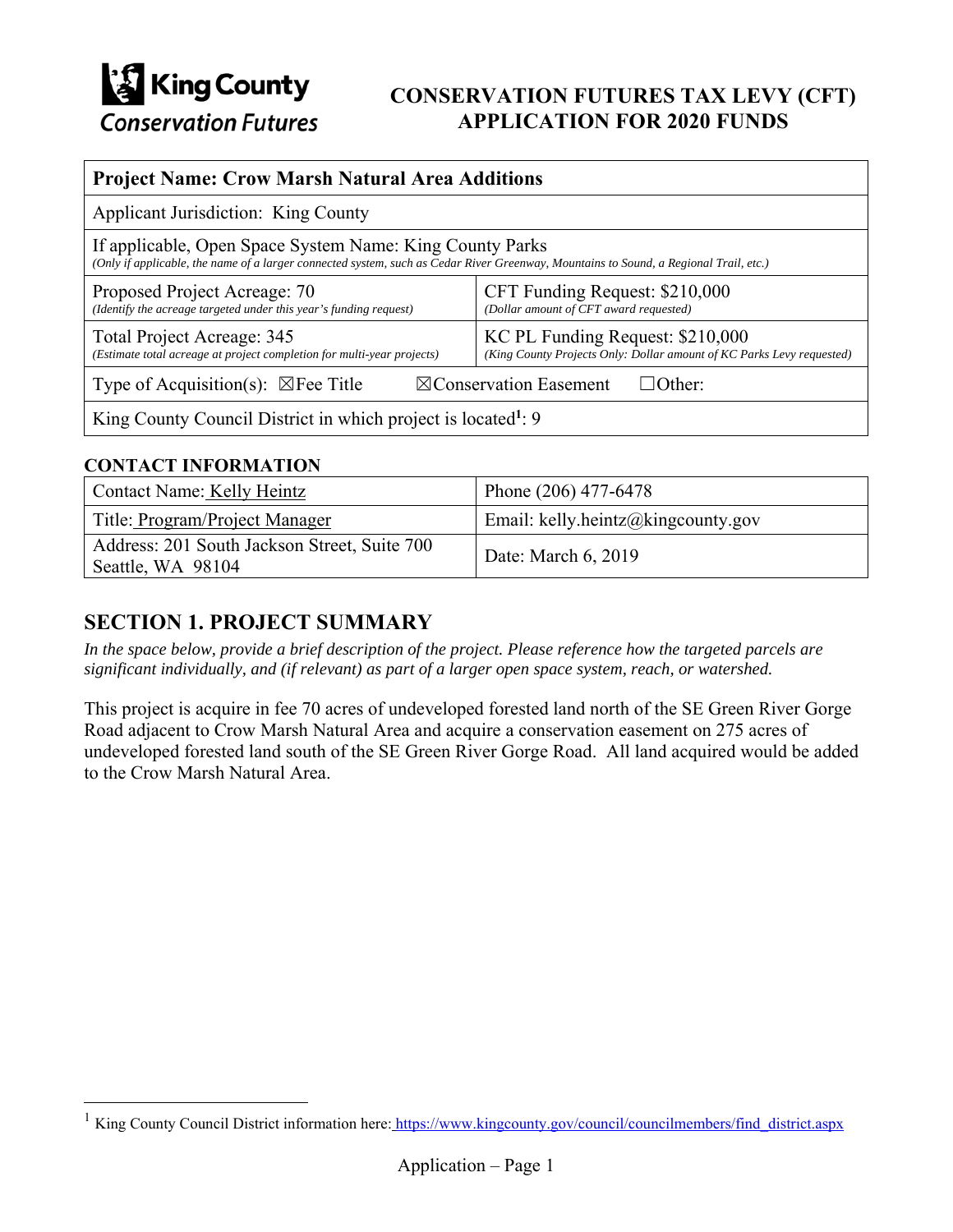## **SECTION 2. OPEN SPACE RESOURCES**

*Before answering Sections 2 & 3, please review "King County Conservation Futures (CFT) Application Evaluation Criteria." Please mark the checkbox for each criterion that applies to the parcels that are current funding targets. Then briefly describe in the space below how the proposed acquisition satisfies each marked criterion. Consider, if applicable, both the landscape and individual parcel level.* 

- 
- 
- 
- 
- 
- $\boxtimes$  A. Wildlife habitat or rare plant reserve  $\Box$  F. Urban passive-use natural area/greenbelt
- $\boxtimes$  B. Salmon habitat and aquatic resources  $\boxtimes$  G. Park/open space or natural corridor addition
- $\Box$  C. Scenic resources  $\boxtimes$  H. Passive recreation opportunity/unmet needs
- ☐ D. Community separator ☐ I. Equity/opportunity area projects that seek to redress  $\Box$  E. Historic/cultural resources historic disparities in access to open space

Crow Marsh Natural Area and the lands to the east proposed for acquisition are located within the Rock Creek Valley, a 32-square mile area including Rock Creek. Crow Marsh Natural Area, Lake Twelve (~43 acres) and its tributaries form the headwaters for Rock Creek. Rock Creek is a salmon-bearing stream and is the largest source of municipal water for Kent.Crow Marsh Natural Area supports a sphagnum bog, cedar-hemlock forest and open water habitat.

The Rock Creek Valley is an ~30 square mile area southeast of the City of Maple Valley lying between the Cedar River to the north and the Green River to the south. About half of the area drains into the Cedar River via Rock Creek which has been acknowledged as the highest quality remaining salmonid habitat in King County. The remainder of the Valley lands drain into the Green River via Ravensdale Creek and other small tributaries.

Rock Creek is the best remaining tributary habitat in the lower Cedar River. It provides spawning and rearing habitat for ESA-listed chinook sockeye, coho and steelhead. Crow Marsh (previously called Wetland 92) is a Class 1, 94-acre wetland. Crow Marsh includes emergent and scrub-shrub areas along the lake shore, and a large complex of cedar/hemlock swamp, scrub-shrub, marsh, over 30 varieties of moss, and open water habitats east of the lake. This large wetland complex plays an important role in water quality and water quantity support of the Rock Creek system.

Forterra owns 100 acres East of Lake 12 near Ravensdale, purchased from Weyerhaeuser in 2002. It has a perpetual easement on two roads to access the property. The forests on the property are composed of mature Western Red Cedar and Western Hemlock. The forest is approaching old growth status and is habitat for black bear and salmon in the Cedar and Green Rivers.

The cities of Black Diamond and Maple Valley are growing in population very fast. Open spaces like this one proposed for acquisition are needed as the population continues to grow. This acquisition will provide passive recreation opportunities including walking, nature/wildlife viewing and environmental education for nearby schools.

Crow Marsh Natural Area is used for birding and nature observation on an occasional basis. There are no formal trails leading to the water; dense vegetation and wetland conditions limit access to much of the site. A WDFW fishing dock with limited parking (requires WDFW parking pass) is located just west of Crow Marsh Natural Area on SE Green Valley Road. WDFW property provides excellent access to Lake Twelve. King County cannot grant access to conservation easement properties.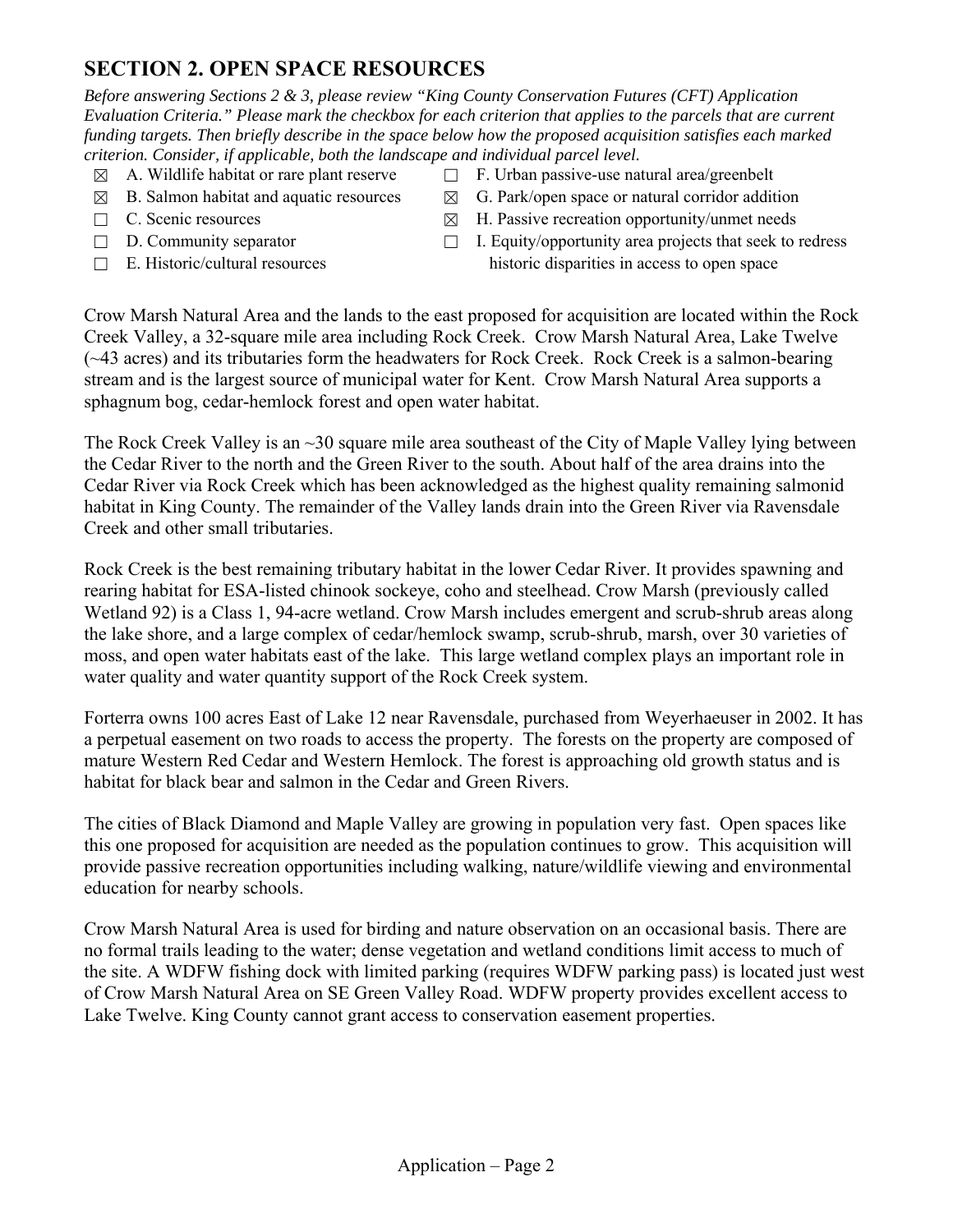## **SECTION 3. ADDITIONAL FACTORS**

*Please mark the checkbox for each criterion that applies to the parcels that are the current funding targets. Then briefly describe in the space below how the proposed acquisition satisfies each marked criterion.* 

- $\boxtimes$  A. Educational/interpretive opportunity
- $\boxtimes$  B. Threat of loss of open space resources
- $\boxtimes$  C. Feasibility: Ownership complexity/willing seller(s)/community support
- $\boxtimes$  D. Describe any public or private partnerships that will enhance this project
- $\boxtimes$  E. Is the property identified in an adopted park, open space, comprehensive, or community plan?
- ☐ F. Transferable Development Rights (TDR) participation

The cities of Black Diamond and Maple Valley are growing in population very fast. Open spaces like this one proposed for acquisition are needed as the population continues to grow. This acquisition will provide passive recreation opportunities including walking, nature/wildlife viewing and environmental education for nearby schools.

While these properties are in the Forest Production District and not zoned for high density development, they are at risk for large home ranch style development. This type of development impacts water quality and fragments forest landscapes making them less-desirable and in some cases not useable for wildlife. Acquiring the land ensures they remain in natural open space and provide the benefits outlined in this application.

The landowner and representatives have been in contact with King County and are willing to sell their property. As described earlier, Forterra is invested in this landscape and represents a very important public/private partnership.

Crow Marsh was designated as an acquisition priority in the Lower Cedar River Basin Action Plan. The Crow Marsh Natural Area Site Management Guidelines document the value of the lands surrounding the natural area providing support for additional conservation acquisitions. Additionally, the Friends of Rock Creek Valley produced a report titled Rock Creek Valley Conservation Plan and Priorities. This was prepared with assistance from the National Park Service and supported conservation of the lands identified in this application.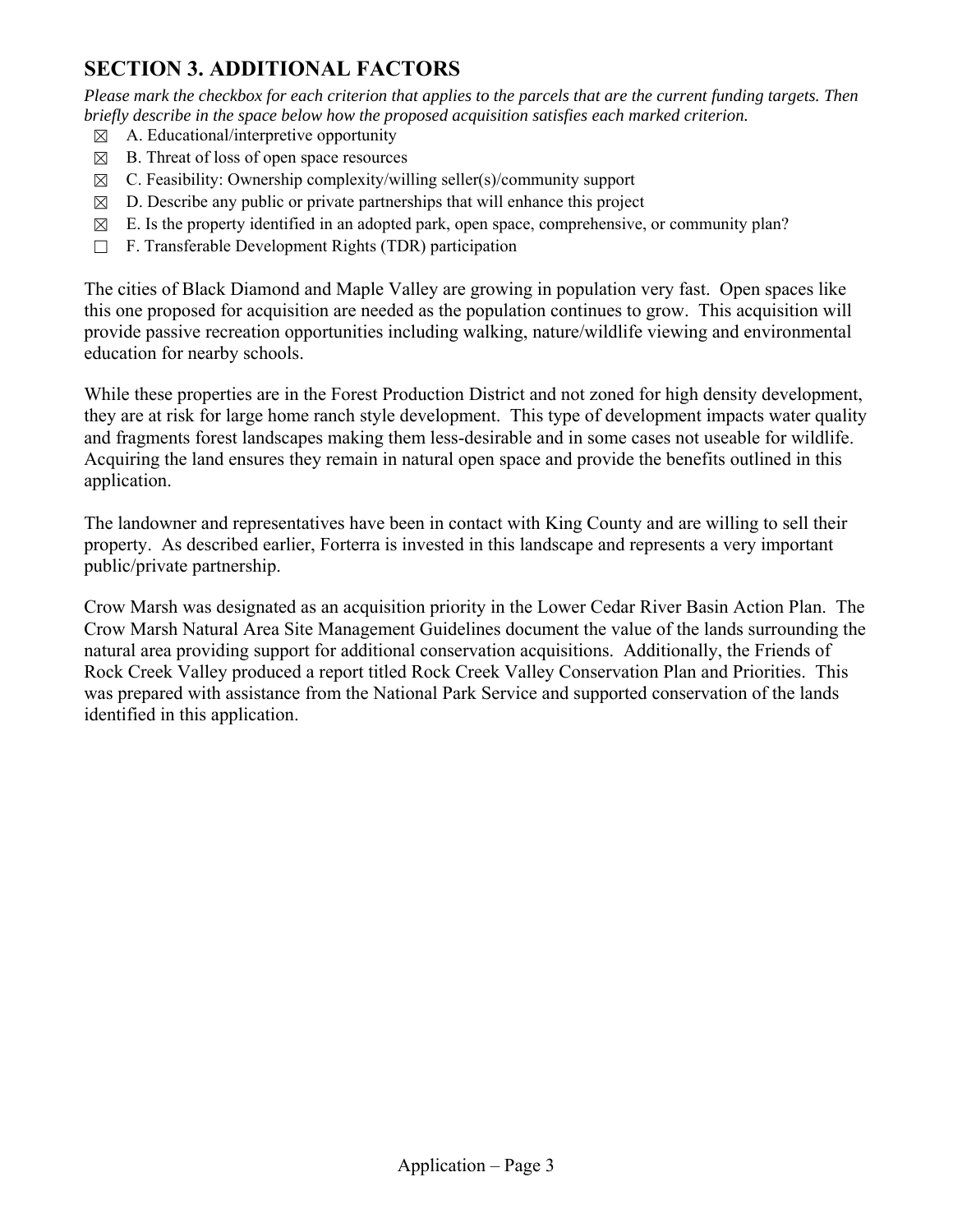## **SECTION 4. PARCEL DETAILS**

- A. Please provide information about the parcels that are current and future funding targets.
	- **i. Parcels that are Current Funding Targets** i.e., those parcels which would be acquired with requested funding, shown in red on your maps. Find this information on Assessor's Report/Property Details accessed through King County iMAP (https://gismaps.kingcounty.gov/iMap/). Add more rows if needed.

| Parcel<br><b>Number</b><br>(do not use)<br>hyphen, e.g.,<br>1234567890) |                  | $\gamma$ Zoning <sup>2</sup> | Assessor's<br>"Appraised<br>Land<br>Value"3 | Assessor's<br>"Appraised<br><b>Improvements</b><br>Value" | <b>Estimated Cost</b><br>to Purchase<br><b>Desired Property</b><br><b>Interest</b> | <b>Property</b><br><b>Interest</b><br>Sought (fee,<br>easement, or<br>TBD) |
|-------------------------------------------------------------------------|------------------|------------------------------|---------------------------------------------|-----------------------------------------------------------|------------------------------------------------------------------------------------|----------------------------------------------------------------------------|
| 0721079003                                                              | Acreage<br>18.07 | F                            | \$3,078                                     | \$0                                                       | Unknown                                                                            | Fee                                                                        |
| 0721079050                                                              | 4.10             | F                            | \$616                                       | \$0                                                       | Unknown                                                                            | Fee                                                                        |
| 0721079051                                                              | 19.83            | F                            | \$2,774                                     | \$0                                                       | Unknown                                                                            | Fee                                                                        |
| 0721079052                                                              | 38.87            | $\mathbf F$                  | \$6,636                                     | \$0                                                       | Unknown                                                                            | Easement                                                                   |
| 0721079054                                                              | 38.26            | $\mathbf F$                  | \$6,464                                     | \$0                                                       | Unknown                                                                            | Easement                                                                   |
| 0721079057                                                              | 37.41            | $\mathbf{F}$                 | \$5,919                                     | \$0                                                       | Unknown                                                                            | Fee/Esmnt                                                                  |
| 0721079053                                                              | 39.14            | F                            | \$6,228                                     | \$0                                                       | Unknown                                                                            | Easement                                                                   |
| 0721079055                                                              | 38.06            | $\mathbf F$                  | \$6,498                                     | \$0                                                       | Unknown                                                                            | Easement                                                                   |
| 0721079058                                                              | 38.46            | $\mathbf{F}$                 | \$6,669                                     | \$0                                                       | Unknown                                                                            | Easement                                                                   |
| 0721079056                                                              | 34.99            | F                            | \$4,729                                     | \$0                                                       | Unknown                                                                            | Fee/Esmnt                                                                  |
| 0721079059                                                              | 19.23            | $\mathbf F$                  | \$3,139                                     | \$0                                                       | Unknown                                                                            | Easement                                                                   |
| 0721079061                                                              | 4.76             | $\mathbf{F}$                 | \$855                                       | \$0                                                       | Unknown                                                                            | Easement                                                                   |
| 0721079060                                                              | 14.31            | F                            | \$2,339                                     | \$0                                                       | Unknown                                                                            | Easement                                                                   |

- **ii. Future Funding Targets** i.e., those parcels shown in yellow on your maps. Please list the parcel numbers here (no additional information needed):
- B. How did you estimate the cost to purchase parcels? (e.g., appraisal, estimate from assessor's values, etc). Assessor' values and ballpark estimate. If costs are not enough to cover, property owner is willing to conduct acquisition in two phases.
- C. Are any parcels are enrolled in the Current Use Taxation program (a voluntary conservation program)? **<sup>4</sup>** Yes.

# **SECTION 5. PROPERTY USE, STEWARDSHIP, AND MAINTENANCE**

- A. What is the intended future use of the property (e.g., passive recreation, habitat restoration, timber management, agricultural production)? Will this land be available for public use? Passive recreation and habitat protection. The land that is purchased in fee will be available for passive recreation and low-impact public use. The acquired easement would not be available for public use.
- B. How will the property be stewarded and maintained, and using what funding? Does the property lend itself to volunteer stewardship opportunities or community participation?

King County Parks' maintenance work would be funded with Parks Levy operating funds. Depending on opportunity and site plans, there may be capital or operating work on site which is eligible for specific trail or restoration grants; or for recreational amenity development with local stakeholder groups through Parks' Community Partnerships and Grants Program.

Typical King County maintenance includes regular site inspections to identify and address any issues arising on site in regard to public health and safety, property encroachments, natural resource damage, infrastructure

 $\overline{a}$ 

<sup>&</sup>lt;sup>2</sup> Please explain what the zoning designation means if you don't think it would be evident to the committee.

<sup>&</sup>lt;sup>3</sup> Parcels enrolled in Current Use Taxation for "Forestry" may not have a valid "appraised land value" or acreage.<br><sup>4</sup> Visit www.kingcounty.gov/incentives, and use the "Interactive Man" to check enrollment for your target

<sup>&</sup>lt;sup>4</sup> Visit www.kingcounty.gov/incentives, and use the "Interactive Map" to check enrollment for your target parcel(s).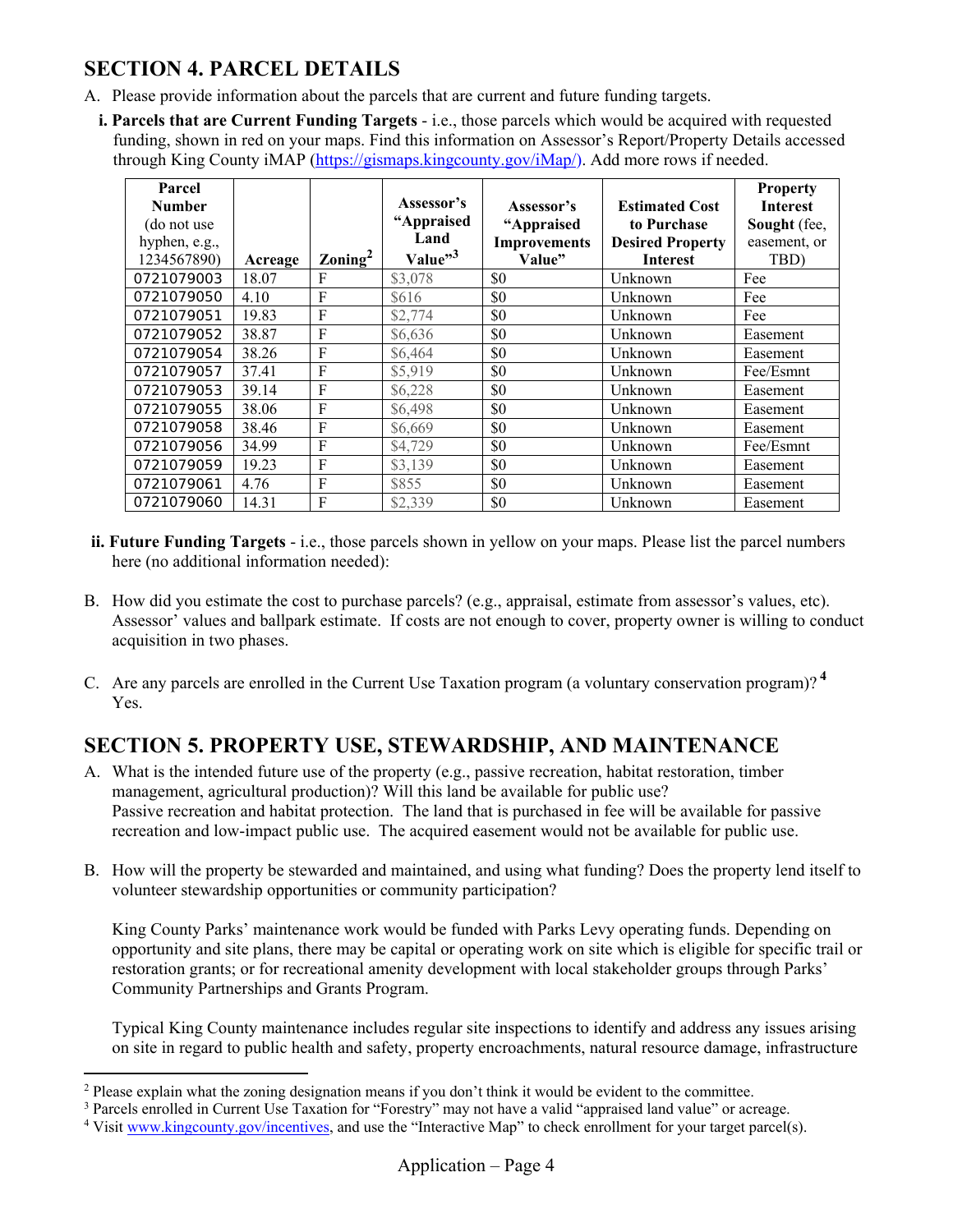damage, trail condition, etc. King County anticipates partnership opportunities with local stakeholder groups and volunteer opportunities.

King County will offer invasive weed control services on properties to be purchased through the Conservation Futures program. The goal is to reduce the initial cost of maintenance and improve the conservation value of the property. Long-term stewardship plans will be developed with the property owner after the initial control work is completed.

- C. What are the biggest challenges you anticipate in managing this site? No challenges anticipated for managing this site.
- D. Will you be purchasing and demolishing any structures on the target parcel(s)? Explain why this is necessary. No.
- E. Do you intend to reserve any part of the site for non-CFT-eligible activities, such as more intensive recreation or retaining a structure on a fee purchase? (Funds used for that purchase can't count as CFT match.) No.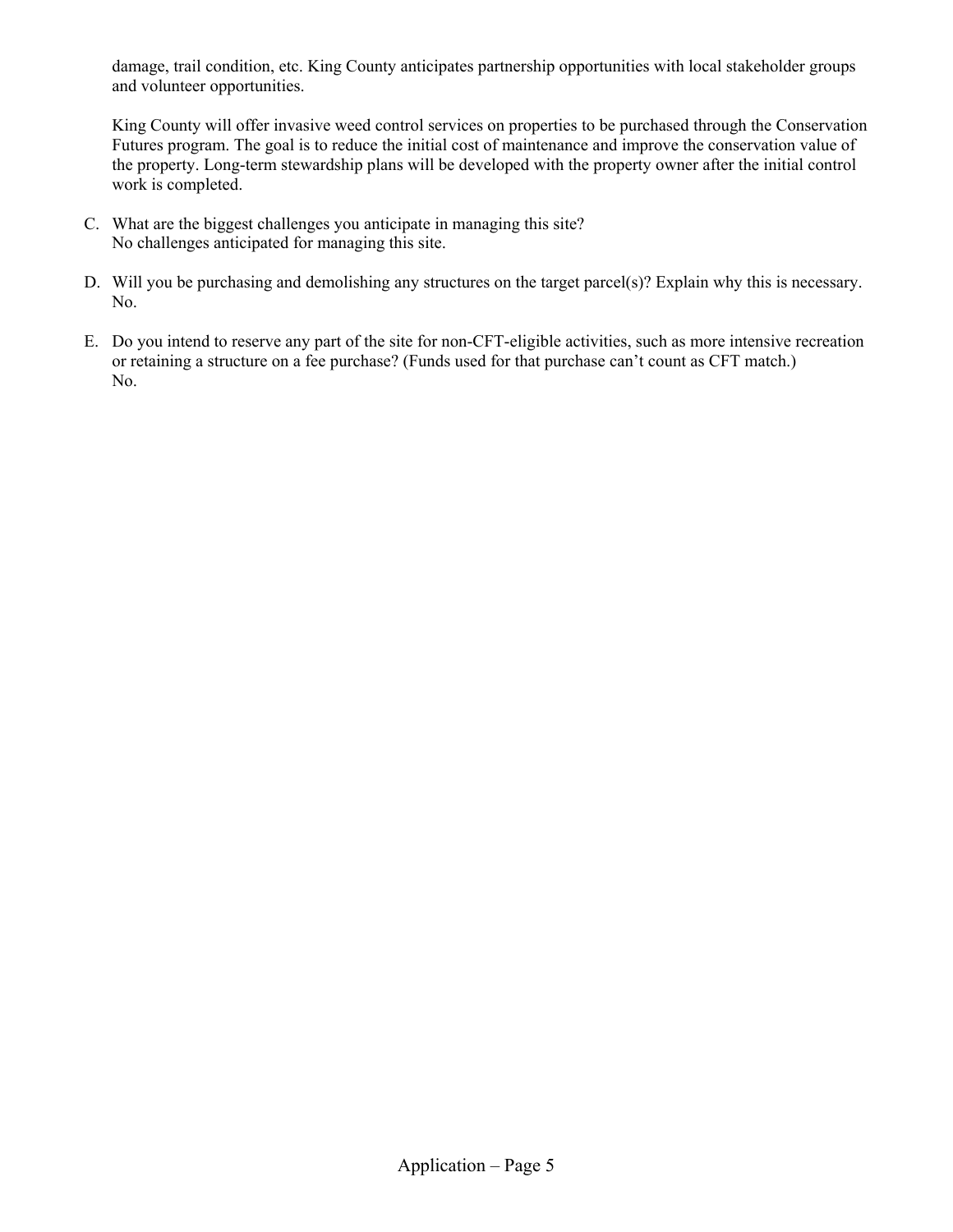## **SECTION 6. PROJECT BUDGET**

*Please provide budget information for the parcels that are the current funding targets.* 

### **FUNDING REQUEST**

|                                                       | <b>REQUESTED AMOUNT</b> |
|-------------------------------------------------------|-------------------------|
| <b>CFT Funding Request</b>                            | \$210,000               |
| KC Parks Levy (PL) Request (for county projects only) | \$210,000               |
| <b>Total Funding Request</b>                          | \$420,000               |

### **TOTAL CFT PROJECT COSTS**

| <b>PROJECT COSTS</b>                                         | <b>ESTIMATED DOLLAR AMOUNT OR RANGE</b> |
|--------------------------------------------------------------|-----------------------------------------|
| Total property interest value                                | \$370,000                               |
| Title and appraisal work                                     | \$25,000                                |
| Closing, fees, taxes                                         | \$10,000                                |
| Relocation costs                                             | <b>SO</b>                               |
| Hazardous waste reports                                      | \$0                                     |
| Directly related staff, administration and legal costs       | \$15,000                                |
| Only if applicable: Value of land used as match <sup>5</sup> |                                         |
| <b>Total Estimated Project Costs</b>                         | \$420,000                               |

#### **FUNDING/MATCH TABLE**

 $\overline{a}$ 

*Please document the sources of match that you have secured, or intend to seek, towards the parcels that are the current funding targets. If you don't yet have match secured, please note how you plan to obtain it. If you seek a match waiver (based on equity/opportunity area determination), please write "Match Waiver Requested" in table below and complete Supplemental Form #1: Equity/Opportunity Area Determination.* 

| <b>CFT FUNDING</b>                       | <b>Date Funding Secured</b>     | <b>Dollar Amount</b> |  |
|------------------------------------------|---------------------------------|----------------------|--|
| <b>CFT Funding Request</b>               | N/A                             | \$210,000            |  |
| <b>Past CFT Funding Available</b>        |                                 | \$0                  |  |
| (i.e., funds remaining from past awards, |                                 |                      |  |
| to be spent on current target parcels)   |                                 |                      |  |
| <b>MATCH FUNDING SECURED</b>             |                                 | <b>Dollar Amount</b> |  |
| Sources/Status:                          | <b>Date Funding Secured</b>     |                      |  |
|                                          |                                 | \$0                  |  |
|                                          |                                 |                      |  |
| <b>MATCH FUNDING STILL SOUGHT</b>        |                                 |                      |  |
| Sources/ Plan to obtain match?:          | <b>Date Funding Anticipated</b> | <b>Dollar Amount</b> |  |
| PEL                                      | December, 2019                  | \$210,000            |  |
|                                          |                                 |                      |  |

<sup>&</sup>lt;sup>5</sup> If you are providing cash match, ignore this instruction. If your match consists of a land trade or the cash value of recent open space purchases, please reflect the match property's estimated value in the "Value of land used as match" row. Your "Total Estimated Project Costs" will include this match property's estimated value.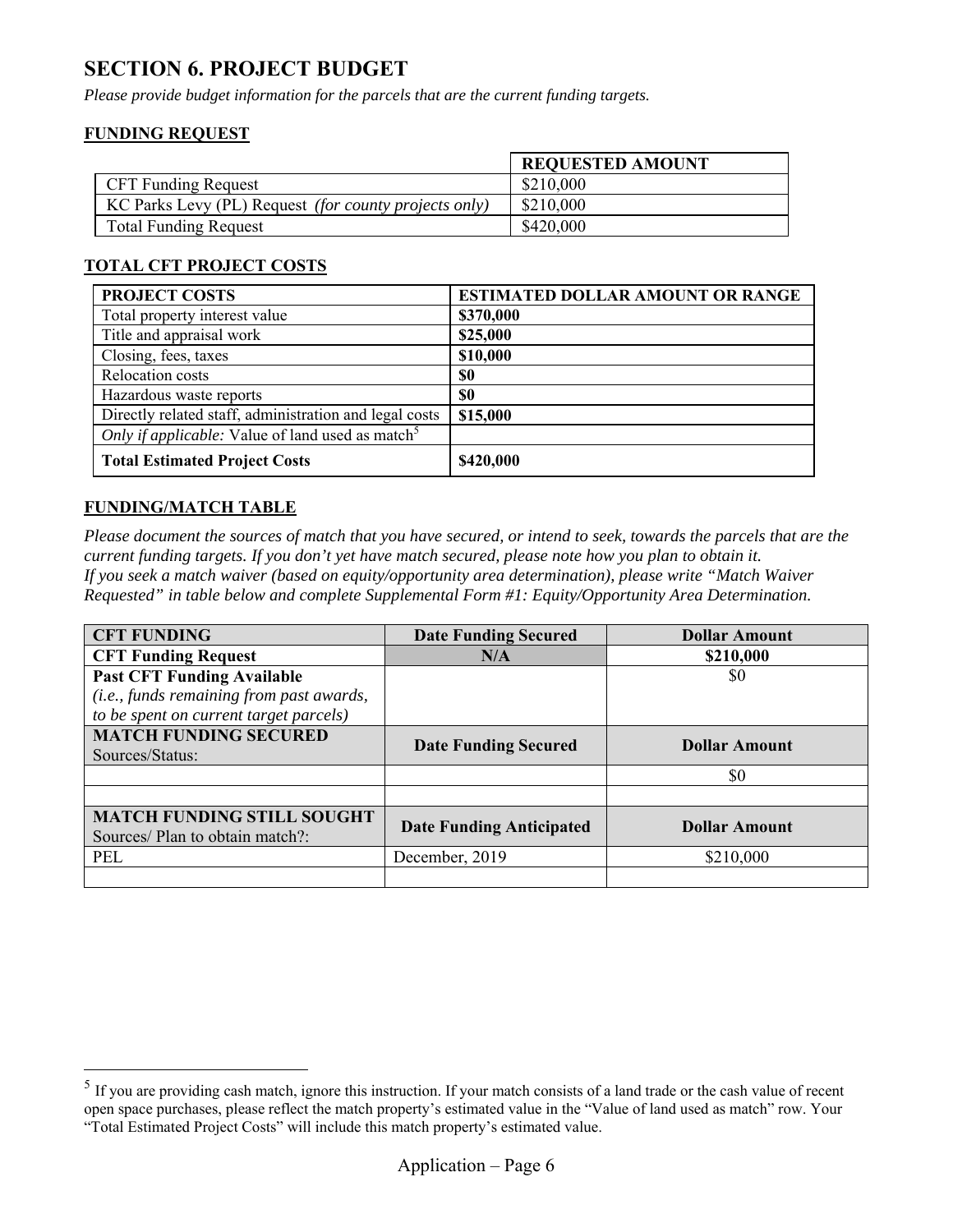## **SECTION 7. BOND FUNDING POTENTIAL (SPECIAL SECTION FOR 2019)**

*Projects applying in 2019 may be able to qualify for bond-backed Conservation Futures funds, in addition to annual awards. Criteria A through D below are factors that may make projects most competitive for bond funding. Mark the checkbox for each criterion that applies to the parcels that are the current funding targets, and briefly describe in the space below how the proposed acquisition satisfies each marked criterion. Please note, if necessary, whether certain parcels in your scope meet the criteria, but other parcels in your scope do not.* 

- $\boxtimes$  A. Acquisition can occur in late 2019 or soon thereafter
- $\boxtimes$  B. Transaction is highly likely to be successful
- □ C. Match is secured
- $\boxtimes$  D. Property acquired in fee will not be leased or sold for private benefit (i.e., leased to a private party or surplused. Note that acquisition of conservation easements, TDR easements, farm covenants where underlying fee remains in private ownership is generally acceptable.)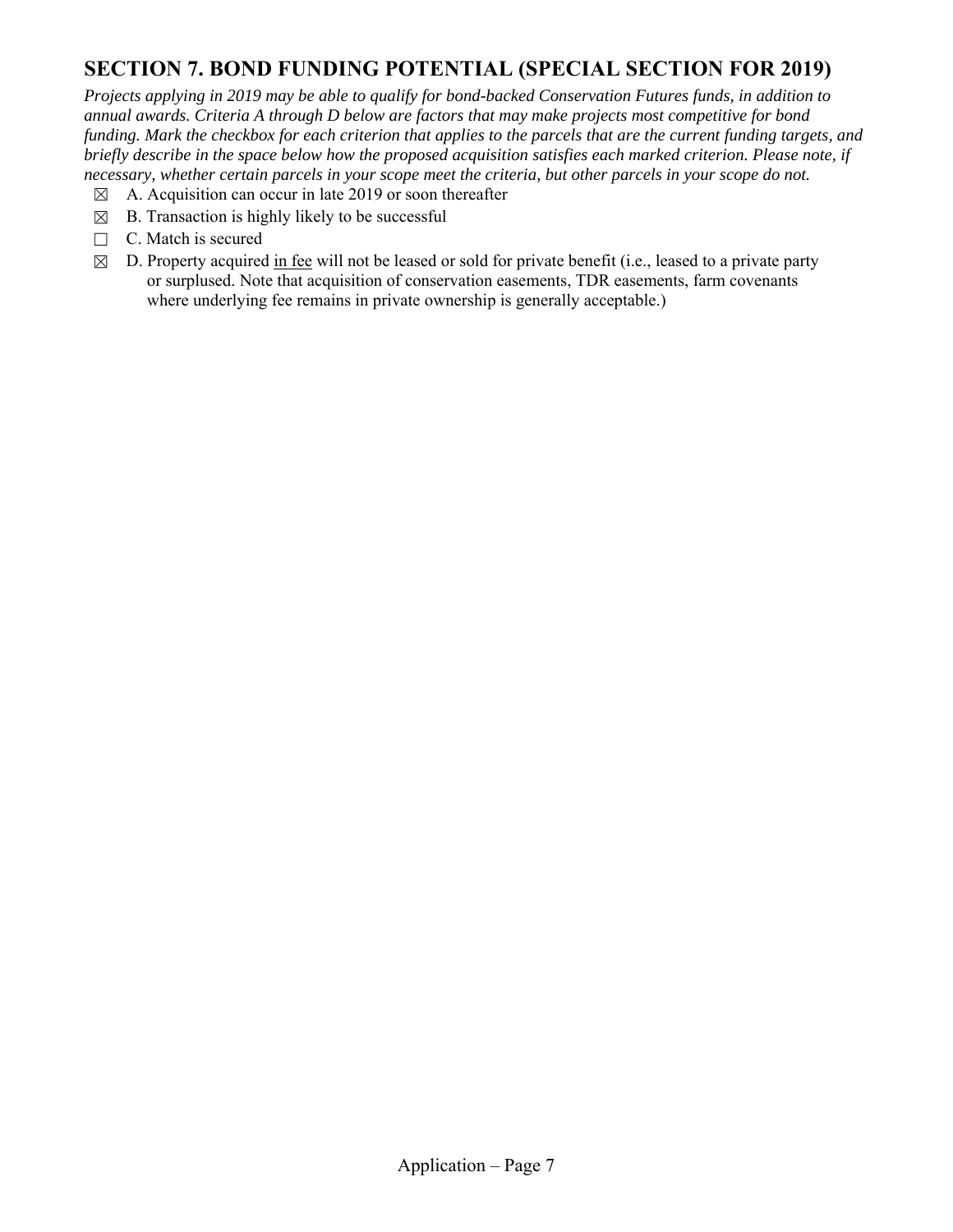